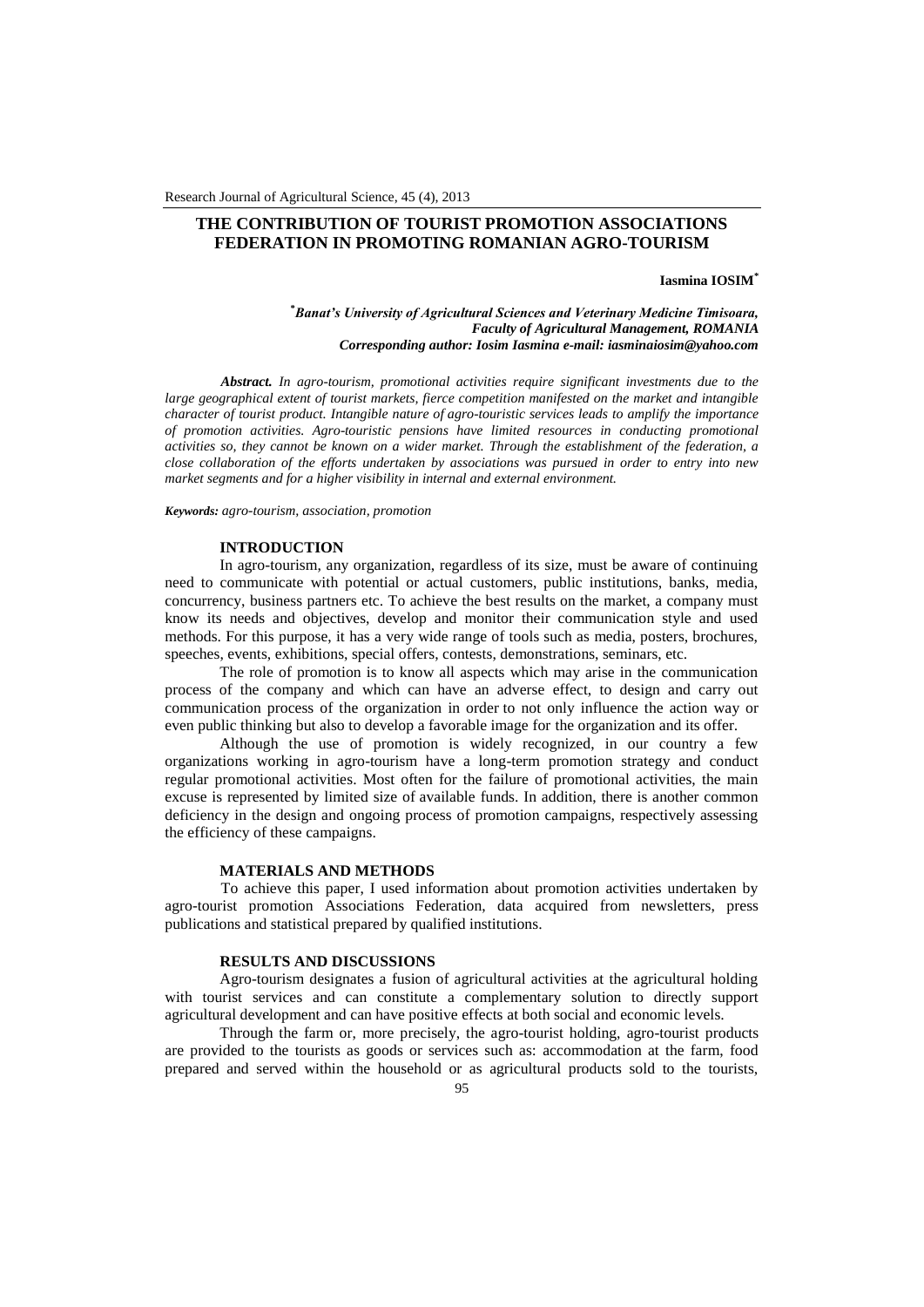programs on the recognition of farm and activities that take place within an agro-tourist farm. Due to direct contact between tourists and to possibility of their involvement in different activities within the farm, relationships are established, cultural values are shared, kept and preserved traditions are known over time and passed from generation to generation.

In the context of market economy, the promotion is one of the words frequently used, being considered by many people as the secret to success in business.

In a restricted sense, by promoting it is understood the effort made by an organization to present its offer in a favorable light so that it sells more and faster. This is a simplistic approach which does not emphasizes the entire power of promotion to create a certain image about a product, service, event, idea or organization, to exchange opinions and attitudes among different categories of public in order to determine the audience to act in a certain direction. Due to this power to determine the audience to act in a certain direction, promotion techniques have not applicability only in the economic field but also in non-profit fields such as social, cultural or political fields.

Through the establishment of Tourist Promotion Associations Federation in Romania, the member associations have aimed to promote the tourism with all its aspects within the regions they represent.

Tourist Promotion Association Federation aims to promote tourism for tourist destinations which the associations represent with their promotion on national and international level. As I already noted, in agro-tourism field we often meet pensions which do not have the financial resources to promote their offer and in such situation the affiliation to a national organization may represent for them the opportunity to promote themselves at national and why not at international level.

Table 1 shows the tourist reception with accommodation functions and accommodation capacity in agro-tourism pensions.

*Table 1*

| No.                         | Specification                                     | Measure unit             | Year   |        |        |        |        |
|-----------------------------|---------------------------------------------------|--------------------------|--------|--------|--------|--------|--------|
|                             |                                                   |                          | 2007   | 2008   | 2009   | 2010   | 2011   |
|                             | Tourist reception with<br>accommodation functions | Number of<br>units       | 4694   | 4840   | 5095   | 5222   | 5003   |
|                             | Of which in agro-tourist<br>pensions              | number of<br>units       | 1292   | 1348   | 1412   | 1354   | 1210   |
| $\mathcal{D}_{\mathcal{L}}$ | Tourist accommodation<br>capacity                 | Number of<br><b>beds</b> | 283701 | 294210 | 303486 | 311698 | 278503 |
|                             | Of which in agro-tourist<br>pensions              | Number of<br><b>beds</b> | 15448  | 16906  | 19783  | 20208  | 20683  |
| 3                           | Tourist accommodation<br>capacity in use          | Thousands<br>beds-days   | 57138  | 59188  | 61104  | 63808  | 68417  |
|                             | Of which in agro-tourist<br>pensions              | Thousands<br>beds-days   | 3626   | 4039   | 4735   | 4892   | 5378   |

Statistics with accomodation functions and capacity

Source:<http://www.federatiaturism.ro/>

Through its activities, the Federation intends to improve the marketing activities, especially the branding ones of provided tourist destinations and products.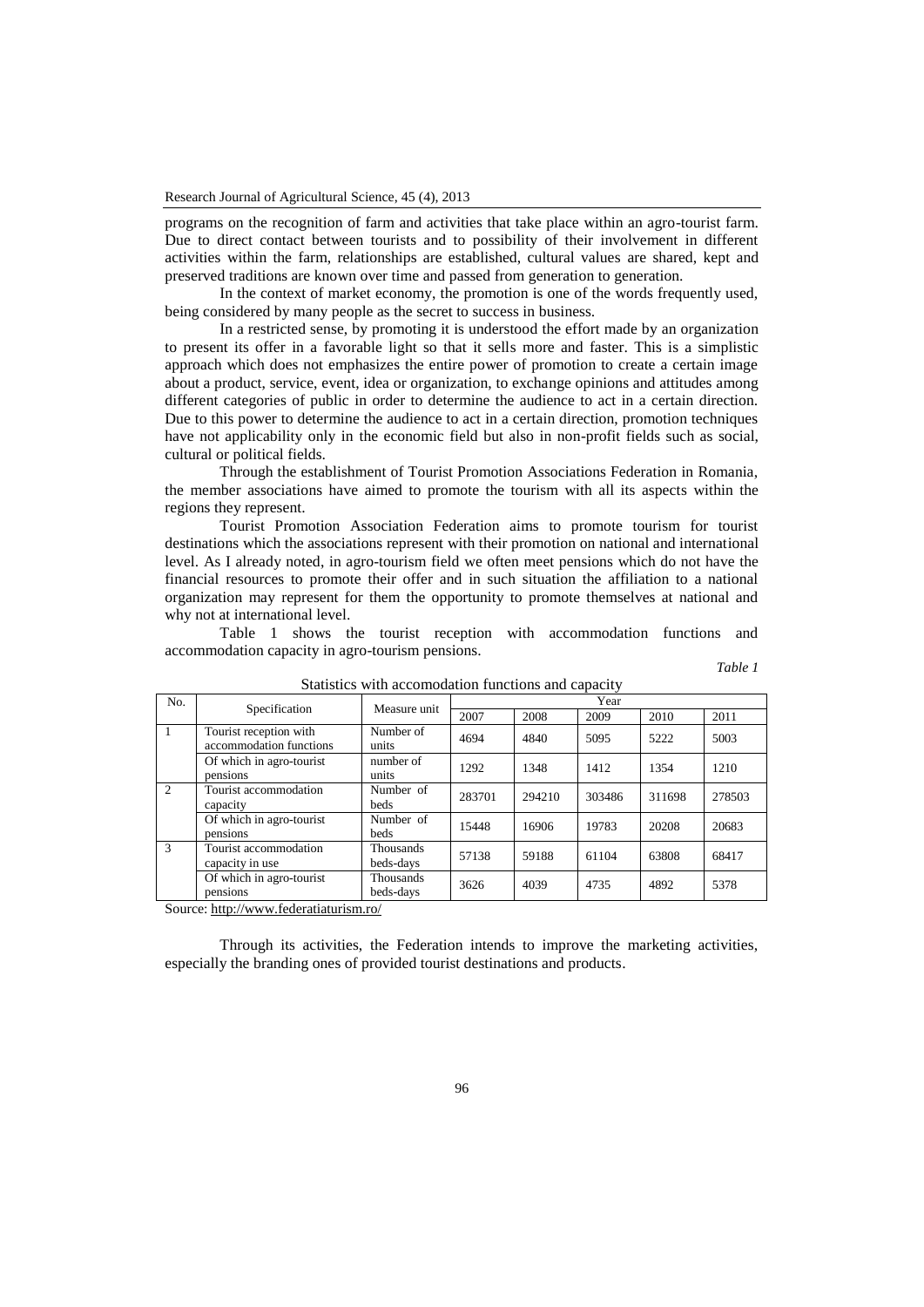Research Journal of Agricultural Science, 45 (4), 2013

By the establishment of this federation, the member associations have set down the objectives to be pursued, in order to achieve objectives of each association.

The main objectives of the federation in terms of agro-tourism are:

- Creating some common and coherent policies in order to promote agro-tourist destinations in our country;

- Joint support in promoting agro-tourist destinations at the level of responsible central authorities and which may support tourism development;

- Promoting a common identity regarding promotion materials of agro-tourism destinations;

- Presenting destinations on external tourist market by creating common platforms, as well as the web page, participation at different fairs and profile exhibitions, joint brochure etc.

- Facilitating the access of funding sources for promotion activity and realization of promotional materials from the competent ministry and other structures;

- Attracting funding sources for agro-tourism development and promotion;

- Supporting the activities of cooperation with tourism information centers, establishing partnerships with regional tourism associations;

- Drawing up a joint database and a web platform in order to promote agro-tourist destinations;

- Initiating programs and measures about preparation and staff training of the associations, especially those from executive structure to improve their activity;

- Developing and expanding the present partnership by attracting new associative structure which aimed primarily to promote tourist destinations

To achieve the objectives mentioned above, Tourist Promotion Associations Federation performs several activities, at national and regional level.

The most important activities conducted to support tourism and implicitly agrotourism fields are:

- Elaborating strategies on promoting and developing Romanian tourism;

- Elaborating tourist database with sights in different regions of Romania;

- Attracting programs and funding, in order to increase the quality of tourism;

- Organizing workshops, seminars, conferences etc.

- Conducting studies and analyzes in the fields of tourist interest;

- Promoting cooperation with central and local administration;

- Promoting cooperation and efficient communication between governmental institutions and NGOs;

- Editing promotional materials and own publications;

- Editing, multiplying and disseminating informative materials;

- Granting scholarship for studies in the country and abroad;

- Developing economic activities to achieve the objective;

- Attracting and using, according to the law, the financial sources as donations, grants, contributions, sponsorship, fees, levies, for performance and assistance;

- promoting the exchange of data, information, publications, cooperation with experts, associations and similar profile organizations from the country and abroad;

- Organizing training sessions and qualification of staff working in tourism;

- Building-up partnerships with national and international associations with similar goals or promoting the purpose of association;

- Coordinating the implementation of external technical assistance programs;

- Organizing travel scholarships and participation in national and international fairs;